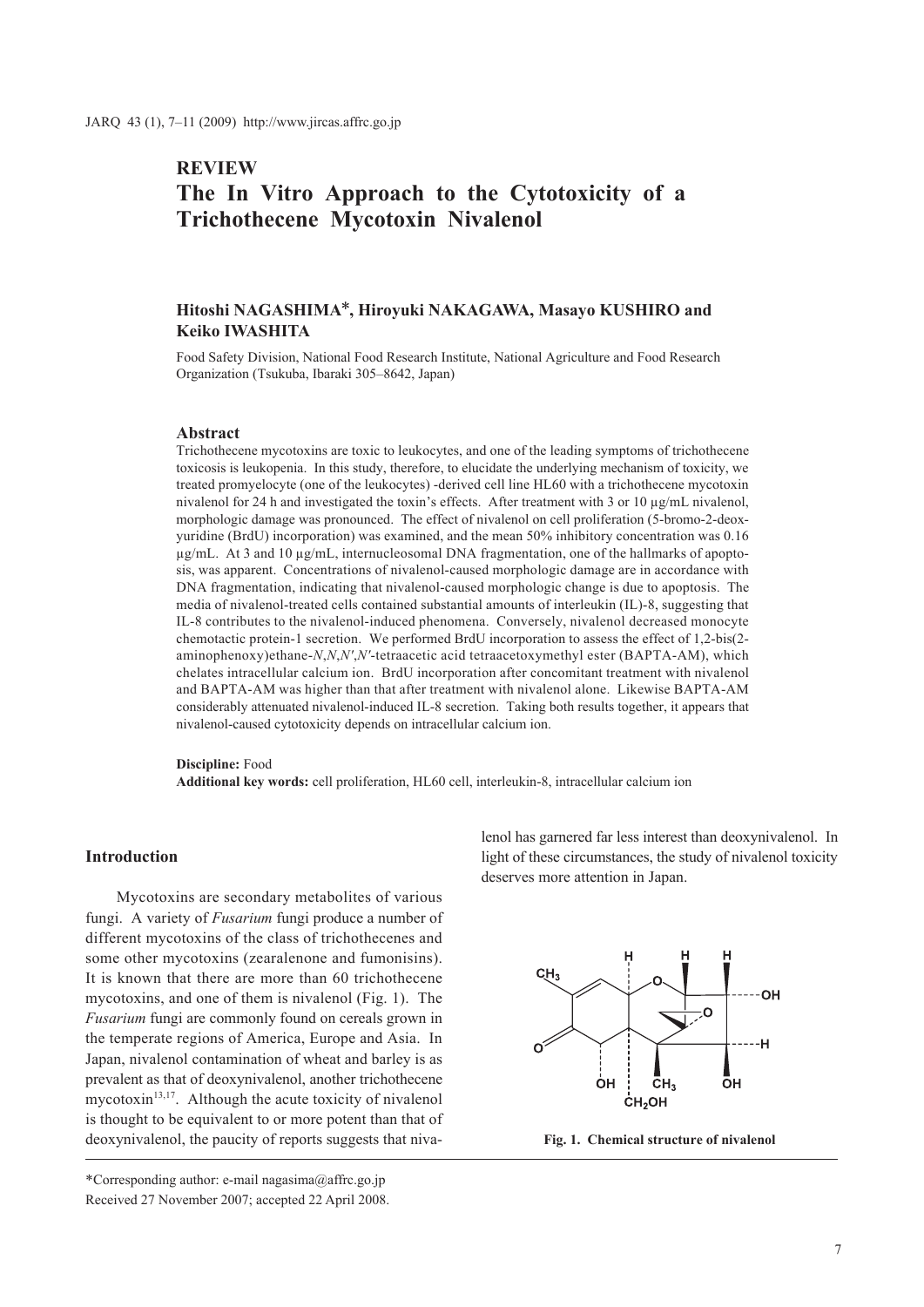Trichothecene mycotoxins are extremely toxic to rapidly dividing cells, including leukocytes<sup>11</sup>, and one of the leading symptoms of trichothecene toxicosis is the leukopenia known as alimentary toxic aleukia<sup>2</sup>. Besides leukopenia, gastrointestinal disturbances such as vomiting and diarrhea are other major adverse effects of these toxins. The International Agency for Research on Cancer (IARC, WHO) assessed carcinogenicity and classified them as "Group 3 (Not classified as to carcinogenicity to humans)"<sup>1</sup>. Our previous result that nivalenol did not exert mutagenicity<sup>9</sup> is consistent with the conclusion of  $IARC<sup>1</sup>$ . In our study, to elucidate the mechanism underlying the toxicity of nivalenol, we investigated its cytotoxicity to the human promyelocyte (one of the leukocytes) -derived cell line HL60 after 24 h treatment.

### **Cytotoxicity**

# **1. Morphology**<sup>8</sup>

Change in morphology is the most fundamental adverse effect of toxins; accordingly, we performed a morphological study. At 1  $\mu$ g/mL (3.2  $\mu$ M) nivalenol (Fig. 2B), only slight morphologic damage was apparent, and most of the cells looked sound. In contrast, cells treated with 3 or 10  $\mu$ g/mL nivalenol were clearly damaged (Fig. 2C, D), and more than half of the cells looked dead under these experimental conditions. Using morphologic damage as a criterion, the 50% cytotoxic concentration  $(CC<sub>50</sub>)$ of nivalenol is between 1 and 3 µg/mL.

#### **2. Cell Viability Test**<sup>8</sup>

#### **(1) 5-Bromo-2-Deoxyuridine (BrdU) Incorporation**

We performed three commonly used cell viability tests, which are applied to assess cytotoxicity. Because cell proliferation is the most essential biological phenomenon of living creatures, we measured BrdU incorporation during DNA synthesis to determine the rate of cell proliferation. The mean value of 50% inhibitory concentration (IC<sub>50</sub>) of nivalenol was 0.16  $\mu$ g/mL (0.51  $\mu$ M) (Table 1). Our result is consistent with that of Minervini et al.<sup>7</sup>, who reported a value of 0.6  $\mu$ M. In contrast, IC<sub>50</sub> concentrations reported by Thuvander et al.<sup>14</sup> (0.24 to 0.36  $\mu$ M) and Johannisson et al.<sup>3</sup> (approximately 0.2  $\mu$ M) were lower than ours. Both of these other groups tested human lymphocytes, which might be more vulnerable to nivalenol than other cell types would be.

### **(2) Water-Soluble Tetrazolium (WST)-8 Assay**

Results of the WST-8 assay which measures mitochondrial succinic dehydrogenase activity indicated that the mean IC<sub>50</sub> of nivalenol was 0.40  $\mu$ g/mL (1.28  $\mu$ M) (Table 1). The effect of nivalenol on mitochondrial succinic dehydrogenase activity has been examined using the

**Table 1. Cell viability of nivalenol-treated HL60 cells**

|                                         | BrdU $(IC_{50})$ WST-8 $(IC_{50})$ LDH $(CC_{50})$ |     |
|-----------------------------------------|----------------------------------------------------|-----|
| Nivalenol ( $\mu$ g/mL) $0.16 \pm 0.03$ | $0.40 \pm 0.03$                                    | >10 |

Results are presented as mean  $\pm$  standard deviation of 4 (BrdU) or 3 (WST-8 and LDH) experiments.



**Fig. 2. Morphological study of nivalenol-treated HL60 cells** (A) Vehicle control. Cells treated with (B)  $1 \mu g/mL$ , (C)  $3 \mu g/mL$  or (D) 10  $\mu$ g/mL nivalenol for 24 h. (Magnification, 100×).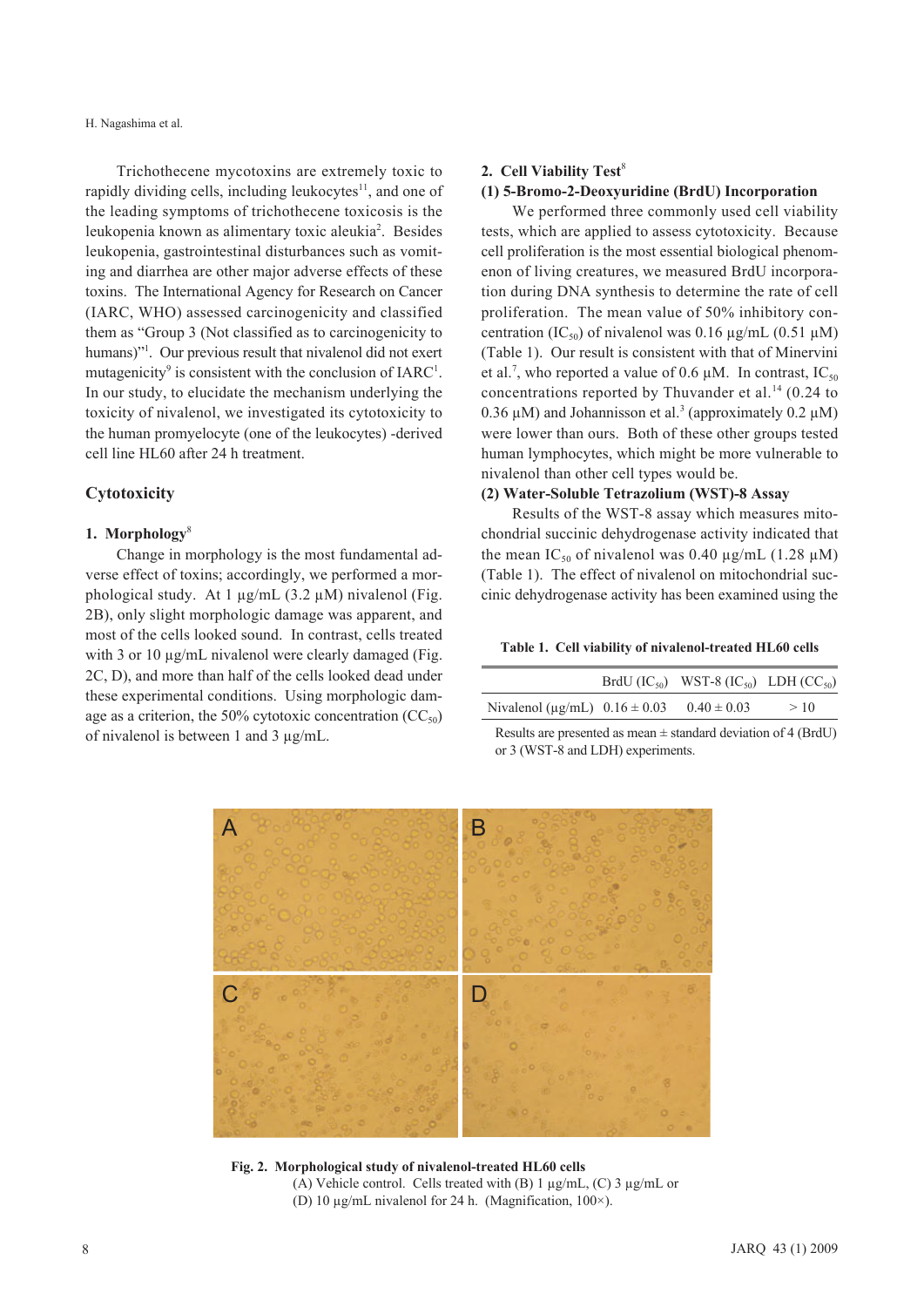MTT assay<sup>7,12,16</sup>, which determines enzyme activities by the same principle as the WST-8 assay, but the results of these previous studies vary. Minervini et al. reported that the IC<sub>50</sub> of nivalenol in K562 cells was 0.5  $\mu$ M<sup>7</sup>. However, Yang et al. did not observe any effect of nivalenol on RAW 364.7 and U937 cells at concentrations of 10  $\mu$ g/mL or lower<sup>16</sup>, whereas according to Sugita-Konishi and Pestka, the  $IC_{50}$  of nivalenol in U937 cells was approximately 1  $\mu$ g/mL (3.2  $\mu$ M)<sup>12</sup>. It is likely that these discrepancies are due to differences in experimental conditions, including cell type.

# **(3) Lactate Dehydrogenase (LDH) activity in culture medium**

LDH is leaked to the culture medium after cell death and subsequent rupture of the cell membrane. Cells in medium containing either nivalenol or 0.1% Tween 20 were cultured, and then media were subjected to LDH assay. We assumed the activities of the Tween 20-treated controls to be 100%. At 10 µg/mL nivalenol or lower, supernatant LDH activity was less than 50% that in Tween 20-treated samples  $(CC<sub>50</sub>; Table 1)$  under our experimental conditions. Although HL60 cells treated with 10 µg/mL nivalenol showed profound morphologic change (Fig. 2D), presumably the cells did not burst. Minervini et al. used trypan blue exclusion, another test that is based on breakage of cell membrane<sup>7</sup>, to monitor cell viability. They found that 80% of cells were viable even at 25.0 µg/mL nivalenol<sup>7</sup>—a finding that is consistent with our result regarding cytoplasmic LDH activity.

### 3. DNA Ladder<sup>9</sup>

Apoptosis is a kind of cell death. When cells are exposed to certain chemicals, they commit suicide by activating an intracellular death program. Internucleosomal DNA fragmentation (DNA ladder) is one of the most common hallmarks of apoptosis. We investigated whether nivalenol induces DNA fragmentation in HL60 cells (Fig. 3). At 3 and 10 µg/mL nivalenol, an apparent DNA ladder was observed (Fig. 3; lanes 5, 6), showing that nivalenol induces apoptosis in HL60 cells. A faint DNA ladder was observed at 1 µg/mL nivalenol (Fig. 3; lane 4). Concentrations of nivalenol-caused morphologic damage (Fig. 2; significant at 3 and 10 µg/mL, slight at 1 µg/mL nivalenol) are in accordance with DNA fragmentation (Fig. 3), indicating that marked nivalenol-caused morphologic change is due to apoptosis. Ueno et al. reported that DNA fragmentation was observed at 0.01  $\mu$ g/mL nivalenol in HL60 cells<sup>15</sup>, however, because of some differences in experimental conditions, we were not able to detect DNA fragmentation even at 0.3 µg/mL (Fig. 3; lane 3).

# **Cytokine Secretion**

### **1. Interleukin (IL) -8**<sup>8</sup>

The proinflammatory cytokines are indispensable to the development of diverse pathologic phenomena; accordingly, we investigated whether nivalenol induces IL-8, one of the proinflammatory cytokines, secretion from HL60 cells. Cells were cultured in the media containing various concentrations of nivalenol, and then the levels of IL-8 in the culture media were quantified. Nivalenol increased IL-8 secretion from HL60 cells (Table 2). The values from samples treated with 3 or 10 µg/mL nivalenol were smaller than that from cells exposed to 1 µg/mL nivalenol, probably because of damage to the cells (Fig. 2C, D). Sugita-Konishi and Pestka also found that nivalenol induced IL-8 secretion $12$ , consistent with the possibility that IL-8 is responsible for nivalenol-induced pathologic phenomena.



#### **Fig. 3. Internucleosomal DNA fragmentation from nivalenol-treated HL60 cells**

Lane 1 contains molecular weight marker (100 bp DNA ladder). Lane 2 corresponds to negative control (HL60 cells treated with vehicle only). Lanes 3-6 correspond to HL60 cells treated with 0.3, 1, 3, and 10 µg/mL nivalenol for 24 h, respectively.

**Table 2. Nivalenol induced IL-8 secretion from HL60 cells**

| Nivalenol $(\mu g/mL)$ | IL-8 $(pg/mL)$           |
|------------------------|--------------------------|
| $\theta$               | $33.2 \pm 6.1$           |
| 0 <sup>3</sup>         | $61.2 \pm 4.4^{\circ}$   |
|                        | $314.1 \pm 12.9^{\circ}$ |
| 3                      | $130.1 \pm 18.5^{\circ}$ |
| 10                     | $42.1 \pm 2.7$           |

Results are presented as mean  $\pm$  standard deviation (n = 4). a: *P* **<** 0.05 (Dunnett's test) versus value for vehicle-only control.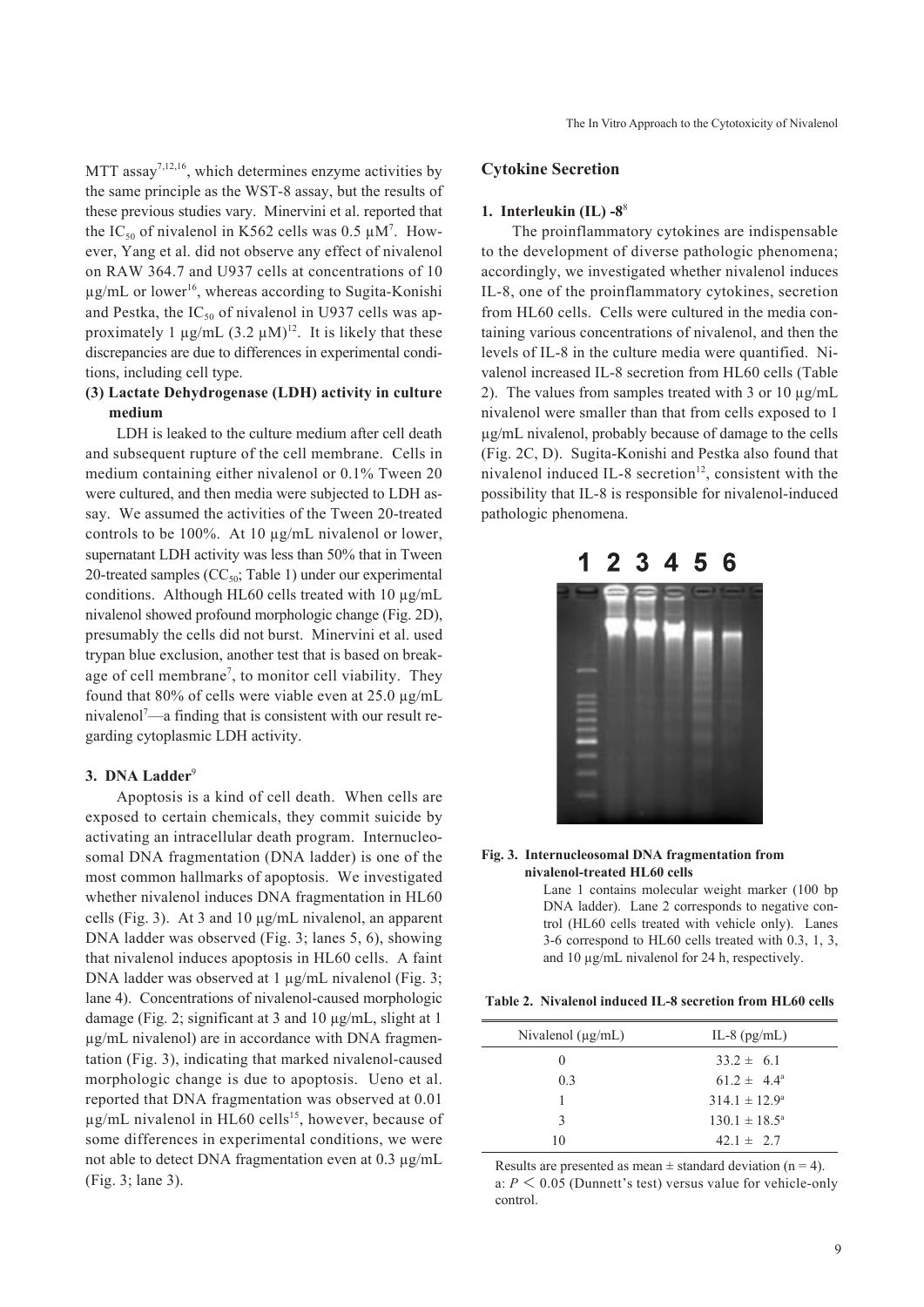H. Nagashima et al.

#### **2. Monocyte Chemotactic Protein (MCP) -1**

Next, we addressed MCP-1 secretion, because MCP-1 is also known as one of the proinflammatory cytokines. Cells were treated exactly the same as IL-8 quantification<sup>8</sup>, and then the levels of MCP-1 in the culture media were quantified using the Quantikine Human CCL2/MCP-1 Immunoassay kit (R&D Systems, Inc., Minneapolis, MN, USA). Nivalenol clearly decreased MCP-1 secretion from HL60 cells (Table 3) in a dose-dependent manner. Since the values of IL-8 secretion from samples treated with nivalenol were greater than that from cells exposed to vehicle (Table 2), reduction of MCP-1 secretion is not accounted for by the damage to the cells. Kinser et al. reported that deoxynivalenol upregulated the MCP-1 mRNA in mouse spleen cells<sup>4</sup>, however, they did not document the secretion of MCP-1.

#### **Intracellular Calcium Ion**

### **1. Cell Proliferation**<sup>8</sup>

Because many extracellular signals are known to increase intracellular calcium ion concentration, we investigated the effects of the intracellular calcium ion chelator 1,2-bis(2-aminophenoxy)ethane-*N*, *N*, *N'*, *N'*-tetraacetic acid tetraacetoxymethyl ester (BAPTA-AM) on nivalenol toxicity in HL60 cells. We chose BrdU incorporation

| Table 3. Nivalenol lessened MCP-1 secretion from HL60 cells |  |  |  |
|-------------------------------------------------------------|--|--|--|
|-------------------------------------------------------------|--|--|--|

| Nivalenol $(\mu g/mL)$ | $MCP-1$ (pg/mL)        |
|------------------------|------------------------|
| $\theta$               | $112.6 \pm 0.7$        |
| 0.3                    | $84.3 \pm 1.8^{\circ}$ |
|                        | $78.6 \pm 0.6^{\circ}$ |
| 3                      | $73.0 \pm 0.3^{\circ}$ |
| 10                     | $72.0 \pm 2.1^{\circ}$ |

Results are presented as mean  $\pm$  standard deviation (n = 4). a:  $P \leq 0.05$  (Dunnett's test) versus value for vehicle-only control.

**Table 4. BAPTA-AM restored on nivalenol-caused retardation of HL60 cell proliferation**

|                        | Nivalenol $(0.3 \mu g/mL)$ |                         |
|------------------------|----------------------------|-------------------------|
|                        |                            |                         |
| None                   | $100 \pm 20.6^{\circ}$     | $10.3 \pm 4.1^{\circ}$  |
| BAPTA-AM $(0.5 \mu M)$ | $78.5 \pm 21.3^{\circ}$    | $17.1 \pm 3.0^{\rm bc}$ |

Results are given as mean  $\pm$  standard deviation (n = 6). The value for vehicle-treated samples was defined as 100%. a, b, c: *P* < 0.05 (Tukey's test) between values labeled with the same letter.

for this purpose because in our hands, this test was the most sensitive measure of cell viability (Fig. 2, Table 1). Treatment with BAPTA-AM alone slightly hindered cell proliferation (78.5% that of vehicle-treated control samples; Table 4). Cell proliferation after concomitant treatment with nivalenol and BAPTA-AM (17.1%) was greater than that after treatment with nivalenol alone (10.3%), and the difference between these treatments was statistically significant  $(P < 0.05$ ; Table 4). That BAPTA-AM moderately impaired the cyotoxicity of nivalenol indicates that this effect is partially dependent on intracellular calcium ion.

# **2. IL-8 Secretion**<sup>9</sup>

BAPTA-AM lessened nivalenol-caused retardation of cell proliferation in HL60 cells (Table 4), therefore, we investigated the chelator's effect on nivalenol-induced IL-8 secretion. While exposure to BAPTA-AM alone moderately induced IL-8 secretion, the chelator clearly reduced nivalenol-induced secretion (59.1%) (Table 5). That BAPTA-AM evidently impaired the effect of nivalenol indicates that IL-8 secretion is dependent on intracellular calcium ion. Nozawa et al.<sup>10</sup>, Marino et al.<sup>5</sup> and Matsubara et al.<sup>6</sup> reported that BAPTA-AM decreased *Helicobactor pylori*, endozepine triakontatetraneuropeptide and histamine-induced IL-8 secretion, indicating that our case is not an exceptional phenomenon.

### **Conclusions**

In the present study, we showed that nivalenol retards cell proliferation and induces apoptosis and corresponding morphological change and IL-8 secretion in HL60 cells. In addition, it appears that intracellular calcium ion plays a role in nivalenol-caused cytotoxicity in these cells. However, further studies are needed to elucidate the detailed mechanism of cytotoxicity evoked by nivalenol.

**Table 5. BAPTA-AM attenuated nivalenol-induced IL-8 secretion in HL60 cells**

|                        | Nivalenol $(1 \mu g/mL)$ |                           |
|------------------------|--------------------------|---------------------------|
|                        |                          |                           |
| None                   | $100 \pm 4.1^{ad}$       | $594.5 \pm 88.5^{\circ}$  |
| BAPTA-AM $(1.5 \mu M)$ | $154.4 \pm 6.9^{bd}$     | $351.6 \pm 29.0^{\rm bc}$ |

Results are given as mean  $\pm$  standard deviation (n = 4). The value for vehicle-treated samples was defined as 100%. a, b, c, d: *P* < 0.05 (Tukey's test) between values labeled with the same letter.